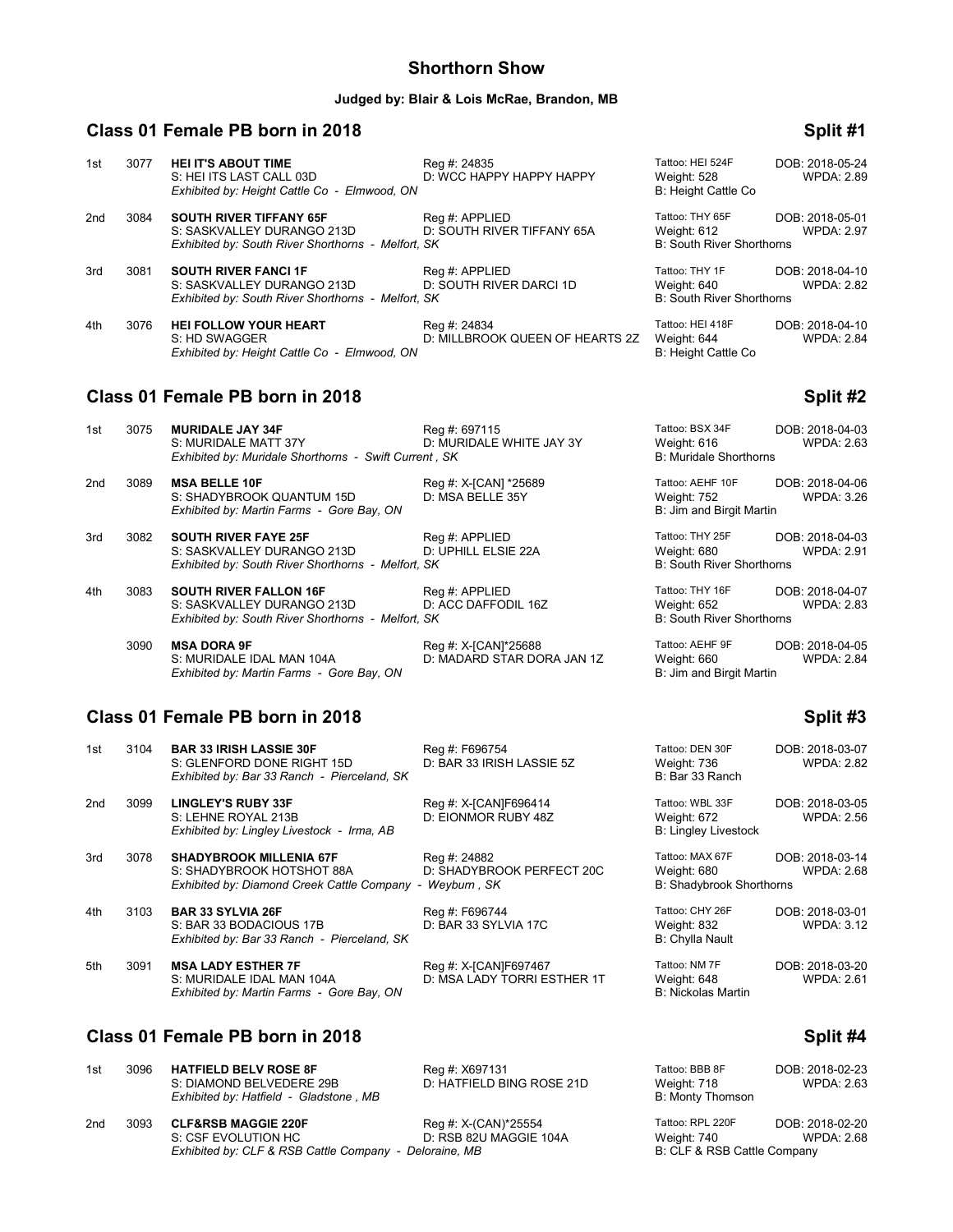| 3rd | 3079 | <b>DIAMOND CREEK SPARKLE GIRL 22F</b><br>S: BELL M EXHALATION 62C<br>Exhibited by: Diamond Creek Cattle Company - | Reg #: F696672<br>D: DIAMOND CREEK SPARKLE GIRL 9D<br>Wevburn . SK | Tattoo: DCC 22 F<br>Weight: 610<br>B: Diamond Creek Cattle Company | DOB: 2018-02-20<br>WPDA: 2.21 |
|-----|------|-------------------------------------------------------------------------------------------------------------------|--------------------------------------------------------------------|--------------------------------------------------------------------|-------------------------------|
| 4th | 3095 | <b>HATFIELD BING MINNIE 6F</b><br>S: MATLOCK BADABING 44B<br>Exhibited by: Hatfield - Gladstone, MB               | Reg #: 697130<br>D: DIAMOND MINNIE CAROLE 14C                      | Tattoo: BBB 6F<br>Weight: 650<br>B: Monty Thomson                  | DOB: 2018-02-25<br>WPDA: 2.40 |

# **Class 01 Female PB born in 2018 Split #5 Split #5 Split #5**

| 1st | 3097 | <b>GLENFORD BABY BLUE 59F</b><br>S: STAR P CRIMSON WAVE 29A<br>Exhibited by: Bender Shorthorns - Neudorf, SK | Reg #: X-F697391<br>D: GLENFORD BABY BLUE 76A    | Tattoo: XZY 59F<br>Weight: 812<br>B: Glenn G. & Ryan Bender    | DOB: 2018-02-19<br><b>WPDA: 2.93</b> |
|-----|------|--------------------------------------------------------------------------------------------------------------|--------------------------------------------------|----------------------------------------------------------------|--------------------------------------|
| 2nd | 3102 | <b>MATLOCK MS BLISS 23F</b>                                                                                  | Reg #: F696789                                   | Tattoo: CMH 23F                                                | DOB: 2018-02-09                      |
|     |      | S: MATLOCK MT BANDIT 87B<br>Exhibited by: Matlock Farms Ltd - Lloydminster, SK                               | D: MATLOCK BLISS 9B                              | Weight: 798<br><b>B: Colin Haydock</b>                         | <b>WPDA: 2.78</b>                    |
| 3rd | 3086 | <b>STAR P LINDA 15F</b><br>S: STAR P JUST RIGHT 29Z<br>Exhibited by: Star P Farms - Humboldt, SK             | Reg #: F697447<br>D: STAR P COWGIRL 50A          | Tattoo: RAY 15F<br>Weight: 770<br>B: Blaine & Rayleen Possberg | DOB: 2018-02-11<br>WPDA: 2.70        |
| 4th | 3088 | <b>SDTRK CLASSIC 03F</b><br>S: FAIR RED WHITE & ROAN                                                         | Reg #: CAN*25397<br>D: WILL-B GOOD GOLY MS MOLLY | Tattoo: SDTK 03F<br>Weight: 634                                | DOB: 2018-02-12<br><b>WPDA: 2.23</b> |

### **Class 01 Female PB born in 2018 Split #6** Split #6

*Exhibited by: Sidetrack Stock Farm - High River, AB* 

| 1st | 3106 | <b>ACC CANDY'S FLOSS 43F</b><br>S: DF PURE GOLD 3N<br>Exhibited by: Anwender Cattle Company - Radville, SK      | Reg #: X-F696507<br>D: ACC CANDY'S WINEGUM 14W | Tattoo: ACC 43F<br>Weight: 942<br>B: Gary & Kim Anwender      | DOB: 2018-01-26<br><b>WPDA: 3.13</b> |
|-----|------|-----------------------------------------------------------------------------------------------------------------|------------------------------------------------|---------------------------------------------------------------|--------------------------------------|
| 2nd | 3098 | <b>GLENFORD SOPHIA 31F</b><br>S: GLENFORD TURBO 84B<br>Exhibited by: Bender Shorthorns - Neudorf, SK            | Reg #: X-F697419<br>D: GLENFORD SOPHIA 73B     | Tattoo: XZY 31F<br>Weight: 896<br>B: Glenn G. & Ryan Bender   | DOB: 2018-01-28<br>WPDA: 3.00        |
| 3rd | 3087 | <b>SDTRK CRIMSON RED 02F</b><br>S: FAIR RED WHITE & ROAN<br>Exhibited by: Sidetrack Stock Farm - High River, AB | Reg #: X-CAN*25396<br>D: SDTRK CHAMBERMAID     | Tattoo: SDTK02F<br>Weight: 670<br>B: Sidetrack Stock Farm     | DOB: 2018-01-25<br><b>WPDA: 2.22</b> |
| 4th | 3100 | <b>LINGLEY'S LILY 20F</b><br>S: LEHNE ROYAL 213B<br>Exhibited by: Lingley Livestock - Irma, AB                  | Reg #: [CAN]F696413<br>D: EIONMOR LILY 43Z     | Tattoo: WBL 20F<br>Weight: 840<br><b>B: Lingley Livestock</b> | DOB: 2018-02-02<br>WPDA: 2.86        |

### **Class 01 Female PB born in 2018 Split #7 Split #7 Split #7 Split #7**

| 1st | 3109 | <b>HAWKEN FOREVER FAYE 34F</b><br>S: JTPH BEAT THE HEAT 584C                                                     | Reg #: X DAN 25376<br>D: HAWKEN DAFFODIL 4D    | Tattoo: HWK 34F<br>Weight: 864                           | DOB: 2018-01-15<br><b>WPDA: 2.77</b> |
|-----|------|------------------------------------------------------------------------------------------------------------------|------------------------------------------------|----------------------------------------------------------|--------------------------------------|
|     |      | Exhibited by: Hawken Shorthorns - Glenavon, SK                                                                   |                                                | <b>B: Hawken Shorthorns</b>                              |                                      |
| 2nd | 3112 | <b>RK ROSIE 111F</b><br>S: ALTA CEDAR EMPEROR 105U<br>Exhibited by: RK Cattle Co - Moorefield, ON                | Reg #: 25254<br>D: RK ROSIE 129D               | Tattoo: RKC 111F<br>Weight: 834<br>B: RK Cattle Co       | DOB: 2018-01-11<br><b>WPDA: 2.64</b> |
| 3rd | 3105 | <b>ACC CANDY'S FANCY POPS 33F</b><br>S: DF PURE GOLD 3N<br>Exhibited by: Anwender Cattle Company - Radville, SK  | Reg #: X-F696505<br>D: ACC CANDY'S WINEGUM 14W | Tattoo: ACC 33F<br>Weight: 973<br>B: Gary & Kim Anwender | DOB: 2018-01-22<br><b>WPDA: 3.19</b> |
| 4th | 3101 | <b>MATLOCK MS FANCY 1F</b><br>S: FRASERS 3N DR PEPPER 132D<br>Exhibited by: Matlock Farms Ltd - Lloydminster, SK | Reg #: F696776<br>D: MATLOCK DIAMOND 38D       | Tattoo: CJH1F<br>Weight: 714<br>B: Cameron Haydock       | DOB: 2018-01-11<br><b>WPDA: 2.26</b> |
| 5th | 3094 | <b>BELL M ATHENA 8F</b><br>S: 3BC HAPPY DAYS<br>Exhibited by: Bell M Farms - Englefeld, SK                       | Reg #: *25583<br>D: BELL M ATHENA 64A          | Tattoo: MOH 8F<br>Weight: 672<br><b>B: Bell M Farms</b>  | DOB: 2018-01-15<br><b>WPDA: 2.15</b> |

# **Class 01 Female PB born in 2018 Split #8** Split #8

| 1st | 3085 | LITTLE REBEL FOOLISH PLEASURE 1F<br>S: BELL M FOREMAN 30A<br>Exhibited by: Little Rebel Cattle Company - Udora, ON | Reg #: XCAN F696743<br>D: RVCC PS ALICE 03Z | Tattoo: BMR 1F<br>Weight: 990<br>B: Blair McGlashan | DOB: 2018-01-04<br><b>WPDA: 3.07</b> |
|-----|------|--------------------------------------------------------------------------------------------------------------------|---------------------------------------------|-----------------------------------------------------|--------------------------------------|
| 2nd | 3113 | <b>RK ROSIE 102F</b><br>S: FAIR RED WHITE & ROAN<br>Exhibited by: RK Cattle Co - Moorefield, ON                    | Reg #: 25253<br>D: RK ROSIE 125C            | Tattoo: RKC 102F<br>Weight: 760<br>B: RK Cattle Co  | DOB: 2018-01-02<br><b>WPDA: 2.34</b> |

| Weight: 798<br><b>B: Colin Haydock</b>                            | WPDA: 2                  |
|-------------------------------------------------------------------|--------------------------|
| Tattoo: RAY 15F<br>Weight: 770<br>B: Blaine & Rayleen Possberg    | DOB: 2018-02<br>WPDA: 2  |
| Tattoo: SDTK 03F<br>Weight: 634<br><b>B: Sidetrack Stock Farm</b> | DOB: 2018-02<br>WPDA: 2  |
|                                                                   | Split i                  |
| Tattoo: ACC 43F<br>Weight: 942<br>B: Gary & Kim Anwender          | DOB: 2018-01<br>WPDA: 3  |
| Tattoo: XZY 31F<br>Weight: 896<br>B: Glenn G. & Ryan Bender       | DOB: 2018-01<br>WPDA: 3  |
| Tattoo: SDTK02F                                                   | ገOB <sup>.</sup> 2018-01 |

DOB: 2018-01-15

| Weight: 864<br><b>B: Hawken Shorthorns</b>                | WPDA: 2.77                           |
|-----------------------------------------------------------|--------------------------------------|
| Tattoo: RKC 111F<br>Weight: 834<br>B: RK Cattle Co        | DOB: 2018-01-11<br><b>WPDA: 2.64</b> |
| Tattoo: ACC 33F<br>Weight: 973<br>B: Gary & Kim Anwender  | DOB: 2018-01-22<br><b>WPDA: 3.19</b> |
| Tattoo: CJH1F<br>Weight: 714<br><b>B: Cameron Haydock</b> | DOB: 2018-01-11<br><b>WPDA: 2.26</b> |
| Tattoo: MOH 8F<br>Weight: 672<br><b>B: Bell M Farms</b>   | DOB: 2018-01-15<br><b>WPDA: 2.15</b> |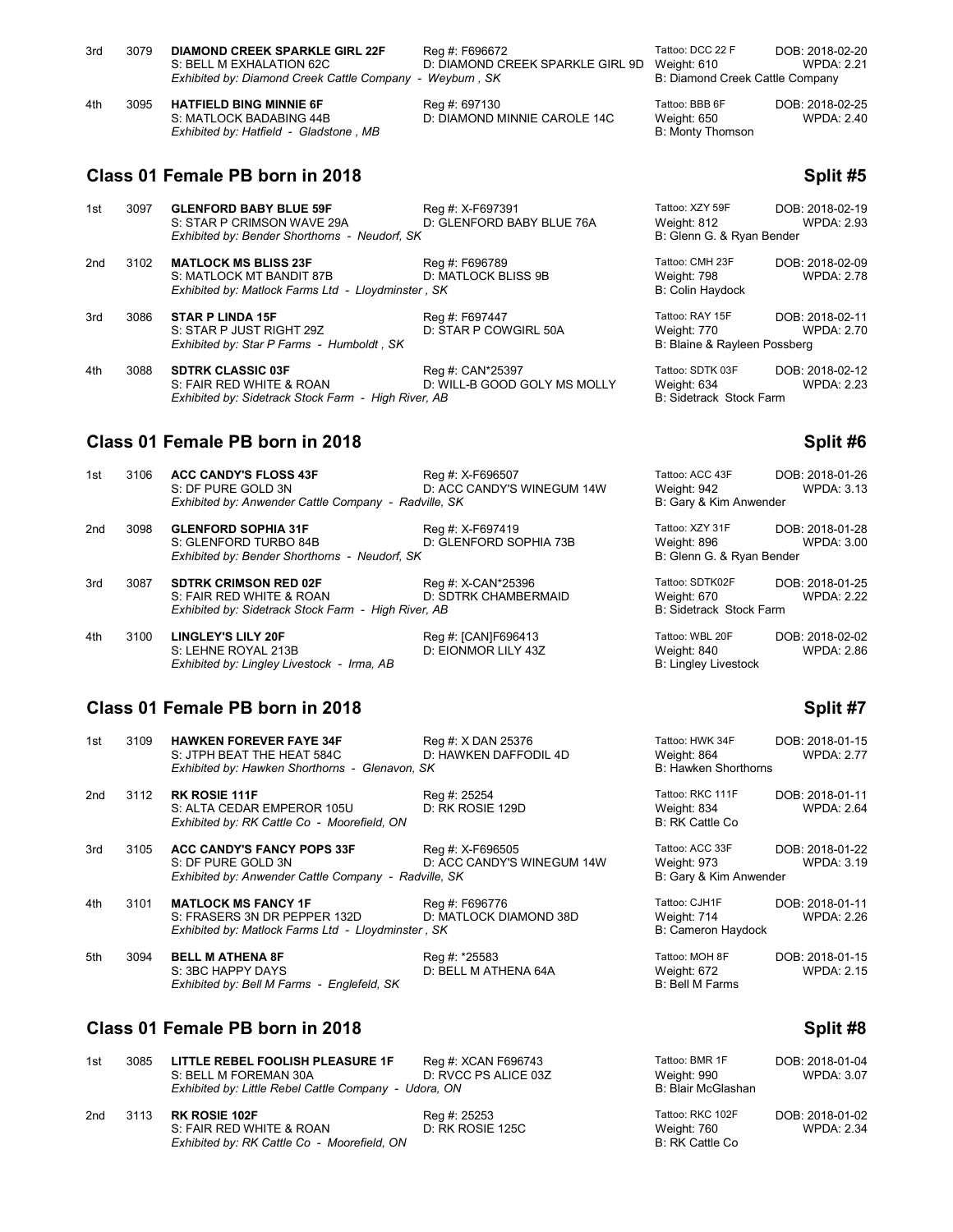| 3rd | 3110 | <b>RK ROSIE 106F</b>                           | Reg #: 25255       | Tattoo: RKC 106F     | DOB: 2018-01-06   |
|-----|------|------------------------------------------------|--------------------|----------------------|-------------------|
|     |      | S: FAIR RED WHITE & ROAN                       | D: RK ROSIE 203Y   | Weight: 788          | WPDA: 2.45        |
|     |      | Exhibited by: RK Cattle Co - Moorefield, ON    |                    | B: RK Cattle Co      |                   |
| 4th | 3108 | <b>HAWKEN FOXY FANCY 36F</b>                   | Reg #: X CAN 25373 | Tattoo: HWK 36F      | DOB: 2018-01-10   |
|     |      | S: JTPH BEAT THE HEAT 584 C                    | D: HAWKEN ASTER 1A | Weight: 902          | WPDA: 2.85        |
|     |      | Exhibited by: Hawken Shorthorns - Glenavon, SK |                    | B: Hawken Shorthorns |                   |
| 5th | 3111 | <b>RK ROSIE 104F</b>                           | Reg #: 25252       | Tattoo: RKC 104F     | DOB: 2018-01-04   |
|     |      | S: FAIR RED WHITE & ROAN                       | D: RK ROSIE 101C   | Weight: 788          | <b>WPDA: 2.44</b> |
|     |      | Exhibited by: RK Cattle Co - Moorefield, ON    |                    | B: RK Cattle Co.     |                   |
|     |      |                                                |                    |                      |                   |

## **Class 02 Junior Division, Calf Champion and Reserve Calf Champion Female**

| 1st | 3104 | <b>BAR 33 IRISH LASSIE 30F</b><br>S: GLENFORD DONE RIGHT 15D | Reg #: F696754<br>D: BAR 33 IRISH LASSIE 5Z | Tattoo: DEN 30F<br>Weight: 736 | DOB: 2018-03-07<br>WPDA: 2.82 |
|-----|------|--------------------------------------------------------------|---------------------------------------------|--------------------------------|-------------------------------|
|     |      | Exhibited by: Bar 33 Ranch - Pierceland, SK                  |                                             | B: Bar 33 Ranch                |                               |
| 2nd | 3075 | <b>MURIDALE JAY 34F</b>                                      | Reg #: 697115                               | Tattoo: BSX 34F                | DOB: 2018-04-03               |
|     |      | S: MURIDALE MATT 37Y                                         | D: MURIDALE WHITE JAY 3Y                    | Weight: 616                    | WPDA: 2.63                    |
|     |      | Exhibited by: Muridale Shorthorns - Swift Current, SK        |                                             | B: Muridale Shorthorns         |                               |

### **Class 03 Senior Division, Calf Champion and Reserve Calf Champion Female**

| 1st | 3085 | LITTLE REBEL FOOLISH PLEASURE 1F                      | Reg #: XCAN F696743        | Tattoo: BMR 1F         | DOB: 2018-01-04   |
|-----|------|-------------------------------------------------------|----------------------------|------------------------|-------------------|
|     |      | S: BELL M FOREMAN 30A                                 | D: RVCC PS ALICE 03Z       | Weight: 990            | <b>WPDA: 3.07</b> |
|     |      | Exhibited by: Little Rebel Cattle Company - Udora, ON |                            | B: Blair McGlashan     |                   |
| 2nd | 3106 | <b>ACC CANDY'S FLOSS 43F</b>                          | Reg #: X-F696507           | Tattoo: ACC 43F        | DOB: 2018-01-26   |
|     |      | S: DF PURE GOLD 3N                                    | D: ACC CANDY'S WINEGUM 14W | Weight: 942            | <b>WPDA: 3.13</b> |
|     |      | Exhibited by: Anwender Cattle Company - Radville, SK  |                            | B: Gary & Kim Anwender |                   |

#### **Class 04 Female PB born Mar 1 - Dec 31, 2017 Split #1**

| 1st | 3115 | <b>HILL HAVEN STARGAZER 41E</b><br>S: SULL CYCLONE 8242<br>Exhibited by: Hawken Shorthorns - Glenavon, SK  | Reg #: 23687<br>D: HILL HAVEN STARDUST 19T | Tattoo: DLA 41E<br>Weight: 1476<br>B: Dale Asser                  | DOB: 2017-03-20<br><b>WPDA: 2.41</b> |
|-----|------|------------------------------------------------------------------------------------------------------------|--------------------------------------------|-------------------------------------------------------------------|--------------------------------------|
| 2nd | 3114 | <b>MURIDALE MABLE 308E</b><br>S: SIX S ZIPPER 25Z<br>Exhibited by: Muridale Shorthorns - Swift Current, SK | Reg #: 695947<br>D: MURIDALE MABLE 44A     | Tattoo: BSX 308E<br>Weight: 1284<br><b>B: Muridale Shorthorns</b> | DOB: 2017-04-07<br>WPDA: 2.16        |

## **Class 05 Female PB born Jan 1- Feb 28, 2017 Split #1**

| 1st             | 3123 | <b>DJS ANNDELLE HC 712</b><br>S: FREE K-KIM HOT COMMODITY<br>Exhibited by: Golden Oak Livestock - Red Deer County, AB<br>Additional Owner: Jordan Buba<br>Additional Owner: Prairie McNeely | Reg #: X(USA)4261228<br>D: DJS ANNDELLE C490                | Tattoo: DJS 712<br>Weight: 1440<br><b>B: DJS Shorthorns</b> | DOB: 2017-02-25<br><b>WPDA: 2.26</b> |
|-----------------|------|---------------------------------------------------------------------------------------------------------------------------------------------------------------------------------------------|-------------------------------------------------------------|-------------------------------------------------------------|--------------------------------------|
| 2 <sub>nd</sub> | 3122 | <b>HILL HAVEN PICTURE PASSION 23E</b><br>S: CSF EVOLUTION HC<br>Exhibited by: CLF & RSB Cattle Company -                                                                                    | Reg #: X-(CAN)*23594<br>D: SBF PICTURE 72A<br>Deloraine, MB | Tattoo: DLA 23E<br>Weight: 1480<br>B: Hill Haven Farms      | DOB: 2017-02-08<br><b>WPDA: 2.27</b> |
| 3rd             | 3124 | <b>HAWKEN ERICA 6E</b><br>S: JTPH BEAT THE HEAT 584C<br>Exhibited by: Bell M Farms - Englefeld, SK                                                                                          | Reg #: 23746<br>D: HAWKEN BIANCA 12B                        | Tattoo: HWK 6E<br>Weight: 1302<br>B: Hawken Shorthorns      | DOB: 2017-02-12<br><b>WPDA: 2.01</b> |
| 4th             | 3118 | <b>MILLBROOK MISS LIZZIE G.T.</b><br>S: DF TALLAGEGA<br>Exhibited by: Height Cattle Co - Elmwood, ON                                                                                        | Reg #: 23962<br>D: MILLBROOK LIZZIE 1A                      | Tattoo: ADVY6E<br>Weight: 1464<br><b>B: Millbrook</b>       | DOB: 2017-01-21<br><b>WPDA: 2.18</b> |

# **Class 05 Female PB born Jan 1- Feb 28, 2017 Split #2**

| 1st | 3117 | <b>ACC CANDY'S ECLAIR 1E</b><br>S: JTPH BEAT THE HEAT 584C | Reg #: X-*23708<br>D: ACC CANDY'S BUBBLE YUM 39Y | Tattoo: ACC 1E<br>Weight: 1548 | DOB: 2017-01-01<br><b>WPDA: 2.24</b> |
|-----|------|------------------------------------------------------------|--------------------------------------------------|--------------------------------|--------------------------------------|
|     |      | Exhibited by: Anwender Cattle Company - Radville, SK       |                                                  | B: Gary & Kim Anwender         |                                      |
| 2nd | 3119 | <b>HILL HAVEN VERONA GIRL 2E</b>                           | Reg #: 23582                                     | Tattoo: DLA 2E                 | DOB: 2017-01-02                      |
|     |      | S: CSF EVOLUTION HC                                        | D: HILL HAVEN MISS VERONA 32Y                    | Weight: 1560                   | <b>WPDA: 2.26</b>                    |
|     |      | Exhibited by: Diamond Creek Cattle Company - Weyburn, SK   |                                                  | <b>B: Dale Asser</b>           |                                      |
| 3rd | 3121 | <b>SDTRK DIAMOND'S DOTTIE 03E</b>                          | Reg #: X-CAN*23939                               | Tattoo: SDTK 03E               | DOB: 2017-01-16                      |
|     |      | S: FAIR RED WHITE & ROAN                                   | D: SDTRK DOTTIES DIAMOND                         | Weight: 1310                   | <b>WPDA: 1.94</b>                    |
|     |      | Exhibited by: Sidetrack Stock Farm - High River, AB        |                                                  | B: Sidetrack Stock Farm        |                                      |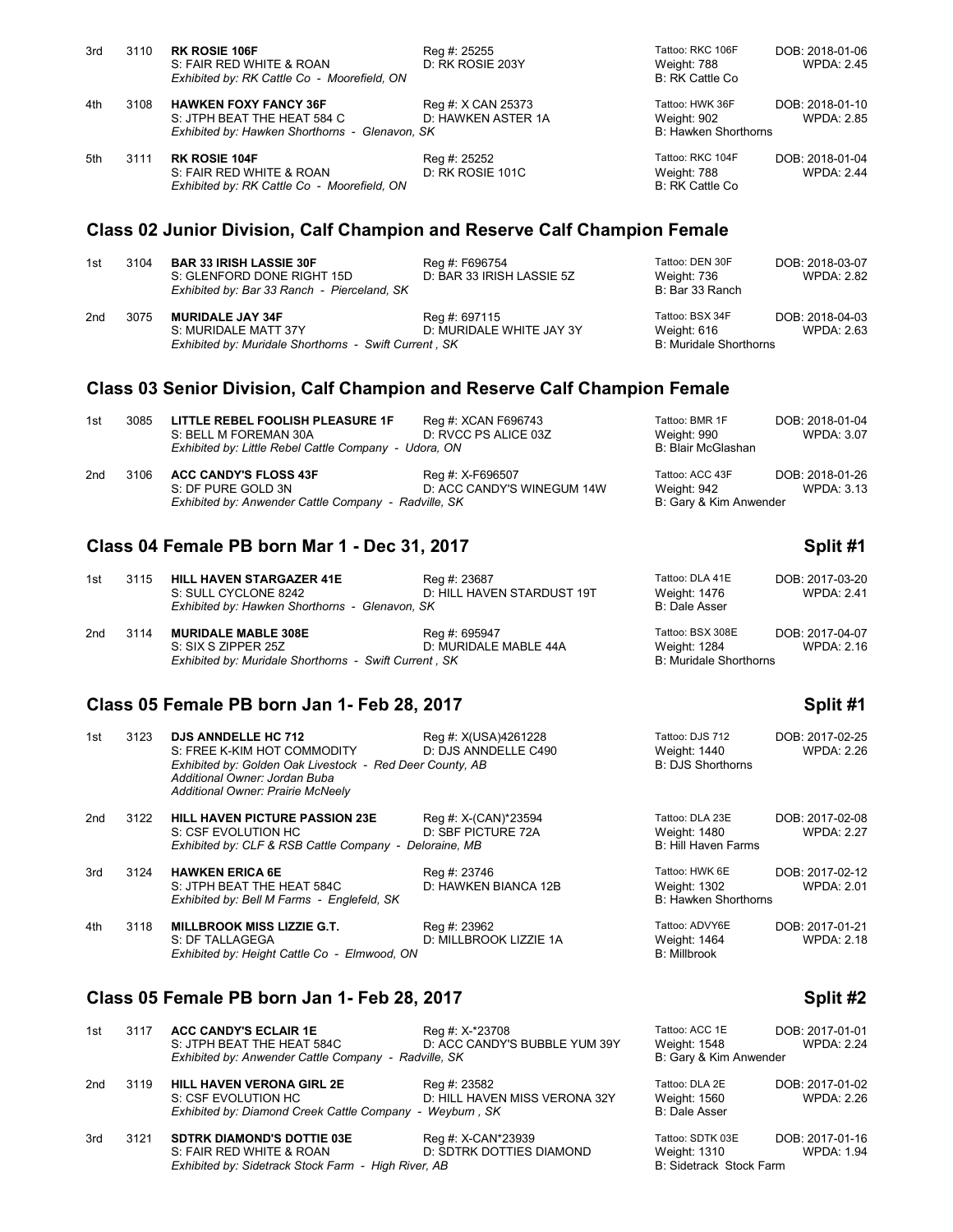|                 |      | <b>Class 06 Junior Champion and Reserve Junior Champion Female</b>                                                                                                                          |                                              |                                                             |                                      |
|-----------------|------|---------------------------------------------------------------------------------------------------------------------------------------------------------------------------------------------|----------------------------------------------|-------------------------------------------------------------|--------------------------------------|
| 1st             | 3123 | <b>DJS ANNDELLE HC 712</b><br>S: FREE K-KIM HOT COMMODITY<br>Exhibited by: Golden Oak Livestock - Red Deer County, AB<br>Additional Owner: Jordan Buba<br>Additional Owner: Prairie McNeely | Reg #: X(USA)4261228<br>D: DJS ANNDELLE C490 | Tattoo: DJS 712<br>Weight: 1440<br><b>B: DJS Shorthorns</b> | DOB: 2017-02-25<br><b>WPDA: 2.26</b> |
| 2 <sub>nd</sub> | 3122 | <b>HILL HAVEN PICTURE PASSION 23E</b><br>S: CSF EVOLUTION HC<br>Exhibited by: CLF & RSB Cattle Company - Deloraine, MB                                                                      | Reg #: X-(CAN)*23594<br>D: SBF PICTURE 72A   | Tattoo: DLA 23E<br>Weight: 1480<br>B: Hill Haven Farms      | DOB: 2017-02-08<br><b>WPDA: 2.27</b> |
|                 |      | Class 07 Female PB (with 2018 tattooed calf) born in 2016                                                                                                                                   |                                              |                                                             | Split #1                             |
| 1st             | 3127 | <b>BELL M MARION DELIGHT 48D</b><br>S: BELL M FOREMAN 30A                                                                                                                                   | Reg #: 23289<br>D: ACC MARION DELIGHT 27X    | Tattoo: MOH 48D<br>Weight: 1718<br><b>B: Bell M Farms</b>   | DOB: 2016-02-22<br><b>WPDA: 1.71</b> |
|                 |      | Calf at Side: BELL M TITANIUM 47F<br>S: BELLM SKECHERS 87D<br>Exhibited by: Bell M Farms - Englefeld, SK                                                                                    | Reg #:M481518<br>Sex: Male                   | Tattoo: MOH 47F<br>Weight: 808<br><b>B: Bell M Farms</b>    | DOB: 2018-02-15<br><b>WPDA: 2.88</b> |
| 2 <sub>nd</sub> | 3125 | HILL HAVEN SBF DOTTIE JANE 17D<br>S: LITTLE CEDAR AVIATOR 503X                                                                                                                              | Reg #: X CAN 23737<br>D: HVF MS DOTTIE 3Z    | Tattoo: DLA 17D<br>Weight: 1808<br><b>B: Dale Asser</b>     | DOB: 2016-01-27<br><b>WPDA: 1.75</b> |
|                 |      | Calf at Side: HAWKEN FROSTY FERDINAND Reg #:XCAN 25369<br>48F                                                                                                                               |                                              | Tattoo: HWK 48F                                             | DOB: 2018-04-10                      |
|                 |      | S: JTPH BEAT THE HEAT 584 C<br>Exhibited by: Hawken Shorthorns - Glenavon, SK                                                                                                               | Sex: Male                                    | Weight: 838<br><b>B: Hawken Shorthorns</b>                  | <b>WPDA: 3.69</b>                    |

4th 3120 **HATFIELD BARONESS 3E** Reg #: 695604 Tattoo: BBB 3E DOB: 2017-01-03<br>2.02 S: HATFIELD ROCK ON 6W D: HATFIELD BARONESS LEGEND 9W Weight: 1394 WPDA: 2.02

D: HATFIELD BARONESS LEGEND 9W Weight: 1394 WPDA: 2.02<br>B: Monty Thomson, Hatfield Shorthorns

*Exhibited by: Hawken Shorthorns - Glenavon, SK* 3rd 3126 **JT FLORENCE 6D** Reg #: F694422 Reg and Tattoo: JHH 6D DOB: 2016-03-04<br>5: S: JT TITAN 3T D: JT FLORENCE 97X Weight: 1636 WPDA: 1.65

B: John Thompson<br>Reg #:F697004 Tattoo: JHH 2F Calf at Side: JT FLORENCE 2F Reg #:F697004 Tattoo: JHH 2F DOB: 2018-03-06<br>S: SASKVALLEY YESTERDAY 116Y Sex: Female **Simple Access State Access Provident**: 680 WPDA: 2.60 S: SASKVALLEY YESTERDAY 116Y Sex: Female Sexetyne Weight: 680<br>
Exhibited by: Poplar Park Farm - Hamiota, MB<br>
B: John Thompson *Exhibited by: Poplar Park Farm - Hamiota, MB* 

*Exhibited by: New View Ranch - Elm Creek, MB* 

**Class 08 Female PB (with 2018 tattooed calf) born in 2015 or earlier Split #1** 

| 1st | 3130 | <b>MSA LADY ESTHER 6Y</b><br>S: SASKVALLEY SHAMELESS 228S                                                  | Reg #: X-[CAN]*19014<br>D: MSA LADY SAPHIRE ESTHER 3S | Tattoo: NM 6Y<br>Weight: 1608<br><b>B: Nickolas Martin</b>  | DOB: 2011-05-04<br><b>WPDA: 0.58</b> |
|-----|------|------------------------------------------------------------------------------------------------------------|-------------------------------------------------------|-------------------------------------------------------------|--------------------------------------|
|     |      | Calf at Side: MSA LADY ESTHER 1F<br>S: MURIDALE IDAL MAN 104A<br>Exhibited by: Martin Farms - Gore Bay, ON | Reg #:X-[CAN]*25687<br>Sex: Female                    | Tattoo: NM 1F<br>Weight: 720<br><b>B: Nickolas Martin</b>   | DOB: 2018-03-10<br><b>WPDA: 2.79</b> |
| 2nd | 3131 | <b>HC MELITA ROSE 6C</b><br>S: HC FREE SPIRIT 6Y                                                           | Reg #: X-(CAN)*22408<br>D: WAUKARU MELITA ROSE 7048   | Tattoo: KYA 6C<br>Weight: 1758<br><b>B: Horseshoe Creek</b> | DOB: 2015-03-01<br><b>WPDA: 1.29</b> |
|     |      | <b>Calf at Side: RAMROD DOUBLE BUBBLE</b><br>833F                                                          | Reg #:X-(CAN)*24585                                   | Tattoo: BAB 833F                                            | DOB: 2018-01-17                      |
|     |      | S: ME N MY CANDYS CHEXMIX 30C<br>Exhibited by: Ramrod Cattle Company - Medora, MB                          | Sex: Male                                             | Weight: 848<br>B: Ramrod                                    | <b>WPDA: 2.74</b>                    |

D: JT FLORENCE 97X

### **Class 09 Senior Champion and Reserve Senior Champion Female**

| 1st             | 3127 | <b>BELL M MARION DELIGHT 48D</b><br>S: BELL M FOREMAN 30A                                                  | Reg #: 23289<br>D: ACC MARION DELIGHT 27X             | Tattoo: MOH 48D<br><b>Weight: 1718</b><br>B: Bell M Farms  | DOB: 2016-02-22<br><b>WPDA: 1.71</b> |
|-----------------|------|------------------------------------------------------------------------------------------------------------|-------------------------------------------------------|------------------------------------------------------------|--------------------------------------|
|                 |      | Calf at Side: BELL M TITANIUM 47F<br>S: BELLM SKECHERS 87D<br>Exhibited by: Bell M Farms - Englefeld, SK   | Reg #:M481518<br>Sex: Male                            | Tattoo: MOH 47F<br>Weight: 808<br>B: Bell M Farms          | DOB: 2018-02-15<br><b>WPDA: 2.88</b> |
| 2 <sub>nd</sub> | 3130 | <b>MSA LADY ESTHER 6Y</b><br>S: SASKVALLEY SHAMELESS 228S                                                  | Reg #: X-[CAN]*19014<br>D: MSA LADY SAPHIRE ESTHER 3S | Tattoo: NM 6Y<br>Weight: 1608<br><b>B: Nickolas Martin</b> | DOB: 2011-05-04<br>WPDA: 0.58        |
|                 |      | Calf at Side: MSA LADY ESTHER 1F<br>S: MURIDALE IDAL MAN 104A<br>Exhibited by: Martin Farms - Gore Bay, ON | Reg #:X-[CAN]*25687<br>Sex: Female                    | Tattoo: NM 1F<br>Weight: 720<br><b>B: Nickolas Martin</b>  | DOB: 2018-03-10<br><b>WPDA: 2.79</b> |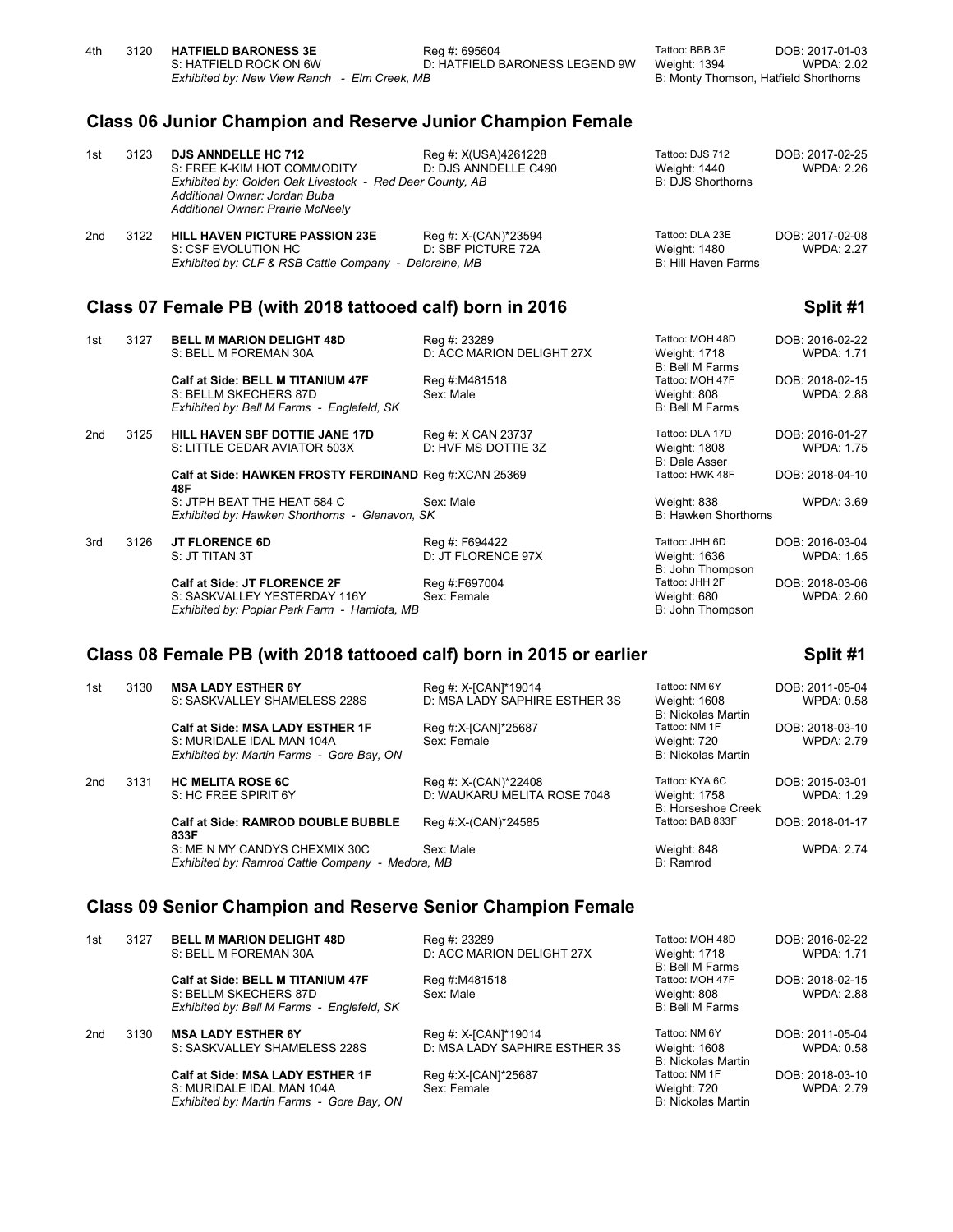# **Class 10 Grand Champion and Reserve Grand Champion Female**

| 1st             | 3123 | <b>DJS ANNDELLE HC 712</b><br>S: FREE K-KIM HOT COMMODITY<br>Exhibited by: Golden Oak Livestock - Red Deer County, AB<br>Additional Owner: Jordan Buba<br><b>Additional Owner: Prairie McNeely</b> | Reg #: X(USA)4261228<br>D: DJS ANNDELLE C490    | Tattoo: DJS 712<br>Weight: 1440<br><b>B: DJS Shorthorns</b>      | DOB: 2017-02-25<br><b>WPDA: 2.26</b> |
|-----------------|------|----------------------------------------------------------------------------------------------------------------------------------------------------------------------------------------------------|-------------------------------------------------|------------------------------------------------------------------|--------------------------------------|
| 2 <sub>nd</sub> | 3122 | <b>HILL HAVEN PICTURE PASSION 23E</b><br>S: CSF EVOLUTION HC<br>Exhibited by: CLF & RSB Cattle Company - Deloraine, MB                                                                             | Reg #: X-(CAN)*23594<br>D: SBF PICTURE 72A      | Tattoo: DLA 23E<br>Weight: 1480<br>B: Hill Haven Farms           | DOB: 2017-02-08<br><b>WPDA: 2.27</b> |
|                 |      | Class 11 Bull born 2018                                                                                                                                                                            |                                                 |                                                                  | Split #1                             |
| 1st             | 3156 | <b>BAR 33 FANDANGO 29F</b><br>S: BAR 33 BODACIOUS 17B<br>Exhibited by: Bar 33 Ranch - Pierceland, SK                                                                                               | Reg #: M480965<br>D: BAR 33 PANSY 9B            | Tattoo: HLN 29F<br>Weight: 924<br>B: Hayleigh Nault              | DOB: 2018-03-07<br><b>WPDA: 3.54</b> |
| 2 <sub>nd</sub> | 3146 | <b>MSA FERDINAND 11F</b><br>S: MURIDALE IDAL MAN 104A<br>Exhibited by: Martin Farms - Gore Bay, ON                                                                                                 | Reg #: X-[CAN]M481599<br>D: MSA DORA 8C         | Tattoo: AEHF 11F<br>Weight: 660<br>B: Jim and Birgit Martin      | DOB: 2018-04-25<br><b>WPDA: 3.11</b> |
| 3rd             | 3150 | <b>DIAMOND CREEK FREIGHT TRAIN 9F</b><br>S: BELL M EXHALATION 62C<br>Exhibited by: Diamond Creek Cattle Company - Weyburn, SK                                                                      | Reg #: M480889<br>D: HILL HAVEN BELLA QUEEN 44C | Tattoo: DCC 9F<br>Weight: 730<br>B: Diamond Creek Cattle Company | DOB: 2018-03-04<br><b>WPDA: 2.77</b> |
| 4th             | 3133 | <b>MURIDALE CHROME 301F</b><br>S: SIX S ZIPPER 25Z<br>Exhibited by: Muridale Shorthorns - Swift Current, SK                                                                                        | Reg #: 481462<br>D: MURIDALE SUE 83Y            | Tattoo: BSX 301F<br>Weight: 808<br><b>B: Muridale Shorthorns</b> | DOB: 2018-03-08<br><b>WPDA: 3.11</b> |
| 5th             | 3134 | <b>MURIDALE PRIMAL 5F</b><br>S: SASKVALLEY PRIMO 40P<br>Exhibited by: Muridale Shorthorns - Swift Current, SK                                                                                      | Reg #: 481269<br>D: MURIDALE SB JENNY 58Z       | Tattoo: BSX 5F<br>Weight: 744<br><b>B: Muridale Shorthorns</b>   | DOB: 2018-03-17<br><b>WPDA: 2.96</b> |
| 6th             | 3132 | <b>MURIDALE PHANTOM 10F</b><br>S: MURIDALE IRON MAN 4X<br>Exhibited by: Muridale Shorthorns - Swift Current, SK                                                                                    | Reg #: 481278<br>D: MURIDALE GOOSE 76Y          | Tattoo: BSX 10F<br>Weight: 794<br><b>B: Muridale Shorthorns</b>  | DOB: 2018-03-20<br><b>WPDA: 3.20</b> |

## **Class 11 Bull born 2018 Split #2**

| 1st | 3138 | <b>GLENFORD DE NIRO 56F</b><br>S: HC DE NIRO 3D<br>Exhibited by: Bender Shorthorns - Neudorf, SK                | Reg #: APPLIED<br>D: GLENFORD MISTY 48Z                   | Tattoo: XZY 56F<br>Weight: 1042<br>B: Glenn G. & Ryan Bender     | DOB: 2018-02-15<br><b>WPDA: 3.71</b> |
|-----|------|-----------------------------------------------------------------------------------------------------------------|-----------------------------------------------------------|------------------------------------------------------------------|--------------------------------------|
| 2nd | 3157 | <b>BAR 33 FAST TRAC 12F</b><br>S: BAR 33 BODACIOUS 17B<br>Exhibited by: Bar 33 Ranch - Pierceland, SK           | Reg #: M480975<br>D: BAR 33 DAFFODIL 7Z                   | Tattoo: DEN 12F<br>Weight: 986<br>B: Bar 33 Ranch                | DOB: 2018-02-17<br><b>WPDA: 3.53</b> |
| 3rd | 3143 | <b>BELL M LONESTAR 36F</b><br>S: CLYTHE MANE BOOMER 11B<br>Exhibited by: Bell M Farms - Englefeld, SK           | Reg #: M481506<br>D: BELL M VERA 16D                      | Tattoo: MOH 36F<br>Weight: 754<br>B: Bell M Farms                | DOB: 2018-02-09<br>WPDA: 2.63        |
| 4th | 3141 | <b>HATFIELD ROYAL 1F</b><br>S: DIAMOND DIRECTOR 7D<br>Exhibited by: Hatfield - Gladstone, MB                    | Reg #: 481580<br>D: HATFIELD Y LEGEND DAISY 6Y            | Tattoo: BBB 1F<br>Weight: 798<br><b>B: Monty Thomson</b>         | DOB: 2018-02-10<br><b>WPDA: 2.79</b> |
| 5th | 3149 | <b>DIAMOND CREEK FIRST CLASS 8F</b><br>S: BELL M EXHALATION 62C<br>Exhibited by: Diamond Creek Cattle Company - | Reg #: M480891<br>D: NIMMO REID BANGLES 3B<br>Weyburn, SK | Tattoo: DCC 8F<br>Weight: 772<br>B: Diamond Creek Cattle Company | DOB: 2018-02-16<br>WPDA: 2.76        |

## **Class 11 Bull born 2018 Split #3**

| 1st | 3137 | <b>GLENFORD CRIMSON RED 19F</b><br>S: GLENFORD CRIMSON WAVE 34C<br>Exhibited by: Bender Shorthorns - Neudorf, SK | Reg #: X-M481545<br>D: GLENFORD MISS PATSY 20C | Tattoo: XZY 19F<br>Weight: 1068<br>B: Glenn G. & Ryan Bender | DOB: 2018-01-22<br><b>WPDA: 3.50</b> |
|-----|------|------------------------------------------------------------------------------------------------------------------|------------------------------------------------|--------------------------------------------------------------|--------------------------------------|
| 2nd | 3142 | <b>BELL M EDITOR 30F</b><br>S: CLYTHE MANE BOOMER 11B<br>Exhibited by: Bell M Farms - Englefeld, SK              | Reg #: APPLIED<br>D: BELL M BROOK'S BINNIE 74D | Tattoo: VJM 30F<br>Weight: 718<br>B: Bell M Farms            | DOB: 2018-02-07<br><b>WPDA: 2.48</b> |
| 3rd | 3147 | <b>SDTRK PROFIT 01E</b><br>S: FAIR RED WHITE & ROAN<br>Exhibited by: Sidetrack Stock Farm - High River, AB       | Reg #: CAN*25395<br>D: SDTRK DOTTIE'S DIAMOND  | Tattoo: SDTK01F<br>Weight: 822<br>B: Sidetrack Stock Farm    | DOB: 2018-01-22<br><b>WPDA: 2.70</b> |
| 4th | 3154 | <b>MATLOCK AVENTADOR 2F ET</b>                                                                                   | Reg #: M480859                                 | Tattoo: CCH 2F                                               | DOB: 2018-01-12                      |

S: RED ROSE GOLD SPEAR RUFFIAN D: FRASERS 27C GENEVA 128D W.<br>Exhibited by: Matlock Farms Ltd - Lloydminster, SK B: *Exhibited by: Matlock Farms Ltd - Lloydminster, SK* 

| attoo: XZY 19F<br>Veight: 1068<br>3: Glenn G. & Ryan Bender | DOB: 2018-01-22<br><b>WPDA: 3.50</b> |
|-------------------------------------------------------------|--------------------------------------|
| attoo: VJM 30F<br>Veight: 718<br>3: Bell M Farms            | DOB: 2018-02-07<br><b>WPDA: 2.48</b> |
| attoo: SDTK01F<br>Veight: 822<br>3: Sidetrack Stock Farm    | DOB: 2018-01-22<br><b>WPDA: 2.70</b> |
| $-44.2.0011.05$                                             | הגנה הגהה הי                         |

| ittoo: CCH 2F             | DOB: 2018-01-12 |
|---------------------------|-----------------|
| eight: 980'               | WPDA: 3.11      |
| : Colin & Cameron Haydock |                 |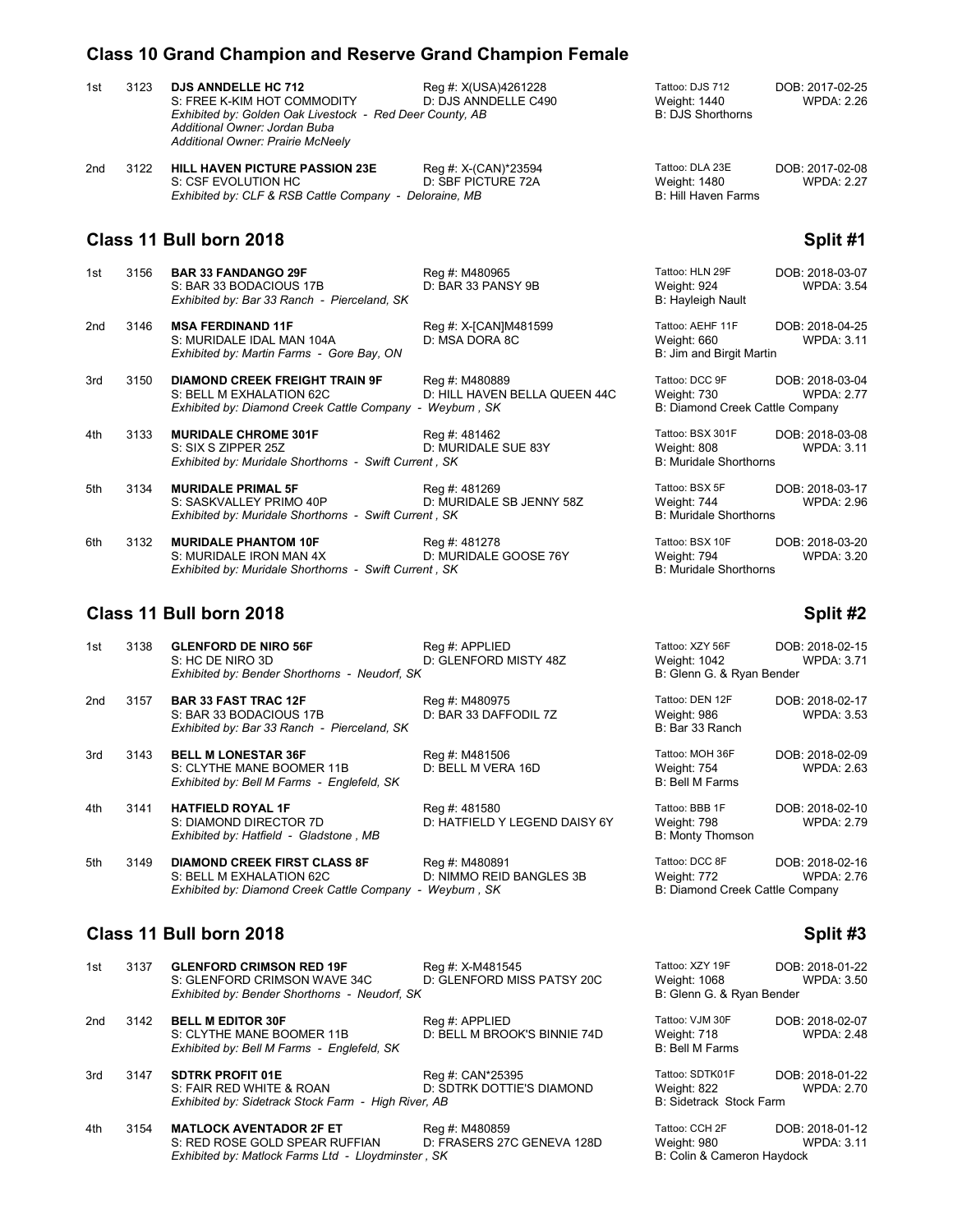| 5th | 3144 | <b>PROSPECT HILL BANNERS FALCON</b>                        | Reg #: X-[CAN]M481203     | Tattoo: PHF 4F              | DOB: 2018-02-05   |
|-----|------|------------------------------------------------------------|---------------------------|-----------------------------|-------------------|
|     |      | S: PROSPECT HILL BANNER EAGLE                              | D: PROSPECT HILL SPEX 12X | Weight: 734                 | <b>WPDA: 2.52</b> |
|     |      | Exhibited by: Prospect Hill Shorthorns - Meeting Creek, AB |                           | B: Prospect Hill Shorthorns |                   |
|     |      | Additional Owner: Les and Shelley Peterson                 |                           |                             |                   |

## **Class 11 Bull born 2018 Split #4**

| 1st | 3139 | <b>GLENFORD TURBO 2F</b><br>S: GLENFORD TURBO 6C<br>Exhibited by: Bender Shorthorns - Neudorf, SK                                          | Reg #: X-M481583<br>D: GLENFORD PATSY 90D               | Tattoo: XZY 2F<br>Weight: 1056<br>B: Glenn G. & Ryan Bender      | DOB: 2018-01-08<br><b>WPDA: 3.31</b> |
|-----|------|--------------------------------------------------------------------------------------------------------------------------------------------|---------------------------------------------------------|------------------------------------------------------------------|--------------------------------------|
| 2nd | 3152 | <b>LINGLEY'S FRICTION 2F</b><br>S: WEEBOLLABOLLA THEODORE T85<br>Exhibited by: Lingley Livestock - Irma, AB                                | Reg #: [CAN]*24536<br>D: SJ CO MISS PLATINUM 3D         | Tattoo: WBL 2F<br>Weight: 920<br><b>B: Lingley Livestock</b>     | DOB: 2018-01-01<br><b>WPDA: 2.82</b> |
| 3rd | 3151 | <b>HILL HAVEN THUNDER 5F</b><br>S: CSF EVOLUTION HC<br>Exhibited by: Hill Haven Farms - Stayner, ON<br>Additional Owner: Hawken Shorthorns | Reg #: X CAN 24723<br>D: HILL HAVEN BREATHLESS DIVA 11D | Tattoo: DLA 5F<br>Weight: 1066<br><b>B: Dale Asser</b>           | DOB: 2018-01-05<br><b>WPDA: 3.31</b> |
| 4th | 3148 | <b>DIAMOND CREEK FLASH 1F</b><br>S: BLENVEIW CHASER 204C<br>Exhibited by: Diamond Creek Cattle Company -                                   | Reg #: 25031<br>D: NIMMO REID ZENORA 9Z<br>Weyburn, SK  | Tattoo: DCC 1F<br>Weight: 938<br>B: Diamond Creek Cattle Company | DOB: 2018-01-02<br><b>WPDA: 2.89</b> |
| 5th | 3153 | <b>LINGLEY'S FANTASTIC 3F</b><br>S: CROOKED POST STOCKMAN 4Z<br>Exhibited by: Lingley Livestock - Irma, AB                                 | Reg #: X-[CAN]M480729<br>D: SJ CO BEAUTY 1D             | Tattoo: WBL 3F<br>Weight: 902<br><b>B: Lingley Livestock</b>     | DOB: 2018-01-01<br><b>WPDA: 2.77</b> |

### **Class 12 Junior Division, Calf Champion and Reserve Calf Champion Bull**

| 1st | 3156 | <b>BAR 33 FANDANGO 29F</b><br>S: BAR 33 BODACIOUS 17B<br>Exhibited by: Bar 33 Ranch - Pierceland, SK | Reg #: M480965<br>D: BAR 33 PANSY 9B    | Tattoo: HLN 29F<br>Weight: 924<br>B: Hayleigh Nault         | DOB: 2018-03-07<br>WPDA: 3.54 |
|-----|------|------------------------------------------------------------------------------------------------------|-----------------------------------------|-------------------------------------------------------------|-------------------------------|
| 2nd | 3146 | <b>MSA FERDINAND 11F</b><br>S: MURIDALE IDAL MAN 104A<br>Exhibited by: Martin Farms - Gore Bay, ON   | Reg #: X-[CAN]M481599<br>D: MSA DORA 8C | Tattoo: AEHF 11F<br>Weight: 660<br>B: Jim and Birgit Martin | DOB: 2018-04-25<br>WPDA: 3.11 |

## **Class 13 Senior Division, Calf Champion and Reserve Calf Champion Bull**

| 1st | 3137 | <b>GLENFORD CRIMSON RED 19F</b><br>S: GLENFORD CRIMSON WAVE 34C<br>Exhibited by: Bender Shorthorns - Neudorf, SK | Reg #: X-M481545<br>D: GLENFORD MISS PATSY 20C | Tattoo: XZY 19F<br>Weight: 1068<br>B: Glenn G. & Ryan Bender | DOB: 2018-01-22<br>WPDA: 3.50 |
|-----|------|------------------------------------------------------------------------------------------------------------------|------------------------------------------------|--------------------------------------------------------------|-------------------------------|
| 2nd | 3139 | <b>GLENFORD TURBO 2F</b><br>S: GLENFORD TURBO 6C<br>Exhibited by: Bender Shorthorns - Neudorf, SK                | Reg #: X-M481583<br>D: GLENFORD PATSY 90D      | Tattoo: XZY 2F<br>Weight: 1056<br>B: Glenn G. & Ryan Bender  | DOB: 2018-01-08<br>WPDA: 3.31 |

### **Class 14 Bull PB born Mar 1- Dec 31, 2017 Split #1**

| 1st | 3158 | <b>WISE'S EXPLORER 713</b>                             | Rea #: X-*25650            | Tattoo: W 713        | DOB: 2017-03-13   |
|-----|------|--------------------------------------------------------|----------------------------|----------------------|-------------------|
|     |      | S: SASKVALLEY IMPERATIVE 33X                           | D: WISE'S STYLISH LADY 214 | Weight: 1688         | <b>WPDA: 2.72</b> |
|     |      | Exhibited by: CLF & RSB Cattle Company - Deloraine, MB |                            | B: Wise's Shorthorns |                   |
|     |      | Additional Owner: RAMROD CATTLE COMPANY                |                            |                      |                   |

### **Class 15 Bull PB born Jan 1- Feb 28, 2017 Split #1**

| 1st | 3159 | <b>ACC EXCEL 12E</b><br>S: ACC CANDY'S BIG HUNK 34B<br>Exhibited by: Anwender Cattle Company - Radville, SK | Reg #: X-M480055<br>D: DIAMOND UPPITY BARONESS 31U | Tattoo: ACC 12E<br>Weight: 2125<br>B: Gary & Kim Anwender   | DOB: 2017-01-03<br><b>WPDA: 3.08</b> |
|-----|------|-------------------------------------------------------------------------------------------------------------|----------------------------------------------------|-------------------------------------------------------------|--------------------------------------|
| 2nd | 3160 | <b>BAR 33 EASY MONEY 12E</b><br>S: BAR 33 BODACIOUS 17B<br>Exhibited by: Bar 33 Ranch - Pierceland, SK      | Reg #: M480118<br>D: MURIDALE MAPLE 58Y            | Tattoo: DEN 12E<br>Weight: 1884<br>B: Bar 33 Ranch          | DOB: 2017-02-21<br><b>WPDA: 2.94</b> |
| 3rd | 3161 | <b>GLENFORD CONTENDER 7E</b><br>S: GLENFORD JUST RIGHT 18B<br>Exhibited by: Bender Shorthorns - Neudorf, SK | Reg #: X-M480441<br>D: GLENFORD LADY 11A           | Tattoo: XZY 7E<br>Weight: 1900<br>B: Glenn G. & Ryan Bender | DOB: 2017-01-18<br><b>WPDA: 2.82</b> |

# **Class 16 Junior Champion and Reserve Junior Champion Bull**

| 1st | 3159 ACC EXCEL 12E                                   | Rea #: X-M480055               | Tattoo: ACC 12E        | DOB: 2017-01-03   |
|-----|------------------------------------------------------|--------------------------------|------------------------|-------------------|
|     | S: ACC CANDY'S BIG HUNK 34B                          | D: DIAMOND UPPITY BARONESS 31U | Weight: 2125           | <b>WPDA: 3.08</b> |
|     | Exhibited by: Anwender Cattle Company - Radville, SK |                                | B: Garv & Kim Anwender |                   |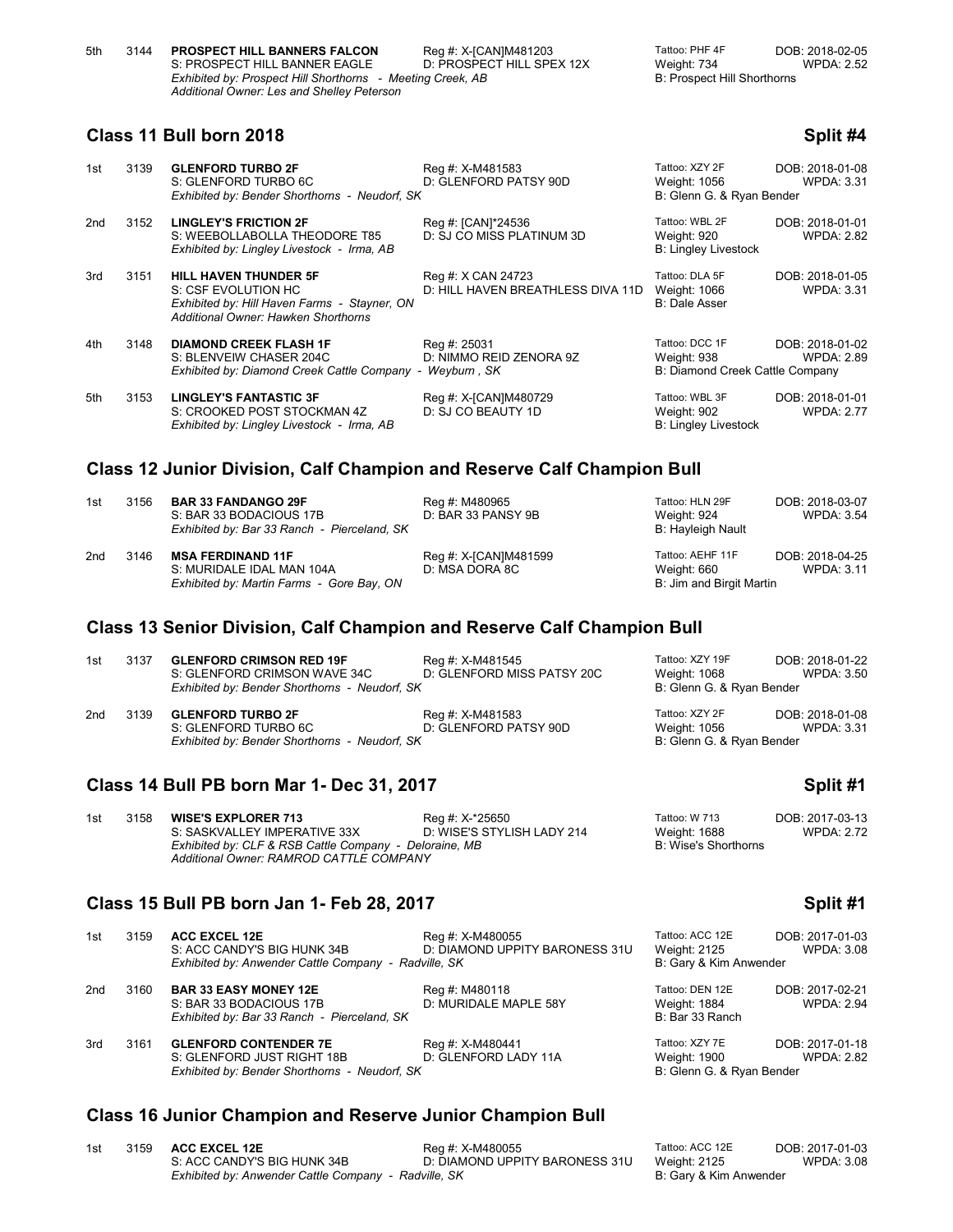| 2nd | 3160 | <b>BAR 33 EASY MONEY 12E</b>                | Reg #: M480118        | Tattoo: DEN 12E | DOB: 2017-02-21   |
|-----|------|---------------------------------------------|-----------------------|-----------------|-------------------|
|     |      | S: BAR 33 BODACIOUS 17B                     | D: MURIDALE MAPLE 58Y | Weight: 1884    | <b>WPDA: 2.94</b> |
|     |      | Exhibited by: Bar 33 Ranch - Pierceland, SK |                       | B: Bar 33 Ranch |                   |

# **Class 17 Bull PB born in 2016 Split #1 Split #1 Split #1**

| 1st                                                       | 3162 | <b>FRASER'S 3N DR PEPPER 132D</b><br>S: NORTHERN LEGEND 3N<br>Exhibited by: Matlock Farms Ltd - Lloydminster, SK | Reg #: M479289<br>D: FRASER'S RIPPER MILLICENT 101Z | Tattoo: BR 132D<br>Weight: 2408<br>B: Carrie Braun            | DOB: 2016-02-02<br><b>WPDA: 2.35</b> |
|-----------------------------------------------------------|------|------------------------------------------------------------------------------------------------------------------|-----------------------------------------------------|---------------------------------------------------------------|--------------------------------------|
| 2nd                                                       | 3163 | <b>HEI IT'S LAST CALL</b><br>S: DF TALLADEGA 3X<br>Exhibited by: Height Cattle Co - Elmwood, ON                  | Reg #: 23253<br>D: MILLBROOK QUEEN OF HEARTS 2Z     | Tattoo: HEI 03D<br>Weight: 2150<br>B: Height Cattle Co        | DOB: 2016-04-05<br><b>WPDA: 2.23</b> |
| 3rd                                                       | 3164 | <b>RT DIAMOND CUTTER 49D</b><br>S: SASKVALLEY RAMROD 155R<br>Exhibited by: Poplar Park Farm - Hamiota, MB        | Reg #: M479445<br>D: SASKVALLEY MYRTLE 83N          | Tattoo: RNT 49D<br>Weight: 2338<br><b>B: Russell Thompson</b> | DOB: 2016-03-15<br><b>WPDA: 2.38</b> |
| 4th                                                       | 3165 | <b>BELL M CAPTAIN 139D</b><br>S: BELL M FOREMAN 30A<br>Exhibited by: Bell M Farms - Englefeld, SK                | Reg #: M479526<br>D: BELL M MYSTERIOUS MAJORETTE    | Tattoo: AMS 139D<br>Weight: 2408<br><b>B: Bell M Farms</b>    | DOB: 2016-03-25<br><b>WPDA: 2.47</b> |
| 5th                                                       | 3166 | <b>GLENFORD CRIMSON 29D</b><br>S: STAR P CRIMSON WAVE 29A<br>Exhibited by: Bender Shorthorns - Neudorf, SK       | Reg #: X-M479179<br>D: UPHILL MAXINE15Z             | Tattoo: XZY 29D<br>Weight: 2740<br>B: Glenn G. & Ryan Bender  | DOB: 2016-01-28<br>WPDA: 2.66        |
| Class 18 Sonior Champion and Posenzo Sonior Champion Rull |      |                                                                                                                  |                                                     |                                                               |                                      |

#### **Class 18 Senior Champion and Reserve Senior Champion Bull**

| 1st | 3162 | <b>FRASER'S 3N DR PEPPER 132D</b><br>S: NORTHERN LEGEND 3N<br>Exhibited by: Matlock Farms Ltd - Lloydminster, SK | Reg #: M479289<br>D: FRASER'S RIPPER MILLICENT 101Z | Tattoo: BR 132D<br>Weight: 2408<br>B: Carrie Braun     | DOB: 2016-02-02<br>WPDA: 2.35 |
|-----|------|------------------------------------------------------------------------------------------------------------------|-----------------------------------------------------|--------------------------------------------------------|-------------------------------|
| 2nd | 3163 | HEI IT'S LAST CALL<br>S: DF TALLADEGA 3X<br>Exhibited by: Height Cattle Co - Elmwood, ON                         | Reg #: 23253<br>D: MILLBROOK QUEEN OF HEARTS 2Z     | Tattoo: HEI 03D<br>Weight: 2150<br>B: Height Cattle Co | DOB: 2016-04-05<br>WPDA: 2.23 |

# **Class 19 Grand Champion and Reserve Grand Champion Bull**

| 1st | 3159 | <b>ACC EXCEL 12E</b>                                 | Reg #: X-M480055               | Tattoo: ACC 12E        | DOB: 2017-01-03   |
|-----|------|------------------------------------------------------|--------------------------------|------------------------|-------------------|
|     |      | S: ACC CANDY'S BIG HUNK 34B                          | D: DIAMOND UPPITY BARONESS 31U | Weight: 2125           | WPDA: 3.08        |
|     |      | Exhibited by: Anwender Cattle Company - Radville, SK |                                | B: Gary & Kim Anwender |                   |
| 2nd | 3160 | <b>BAR 33 EASY MONEY 12E</b>                         | Reg #: M480118                 | Tattoo: DEN 12E        | DOB: 2017-02-21   |
|     |      | S: BAR 33 BODACIOUS 17B                              | D: MURIDALE MAPLE 58Y          | Weight: 1884           | <b>WPDA: 2.94</b> |
|     |      | Exhibited by: Bar 33 Ranch - Pierceland, SK          |                                | B: Bar 33 Ranch        |                   |